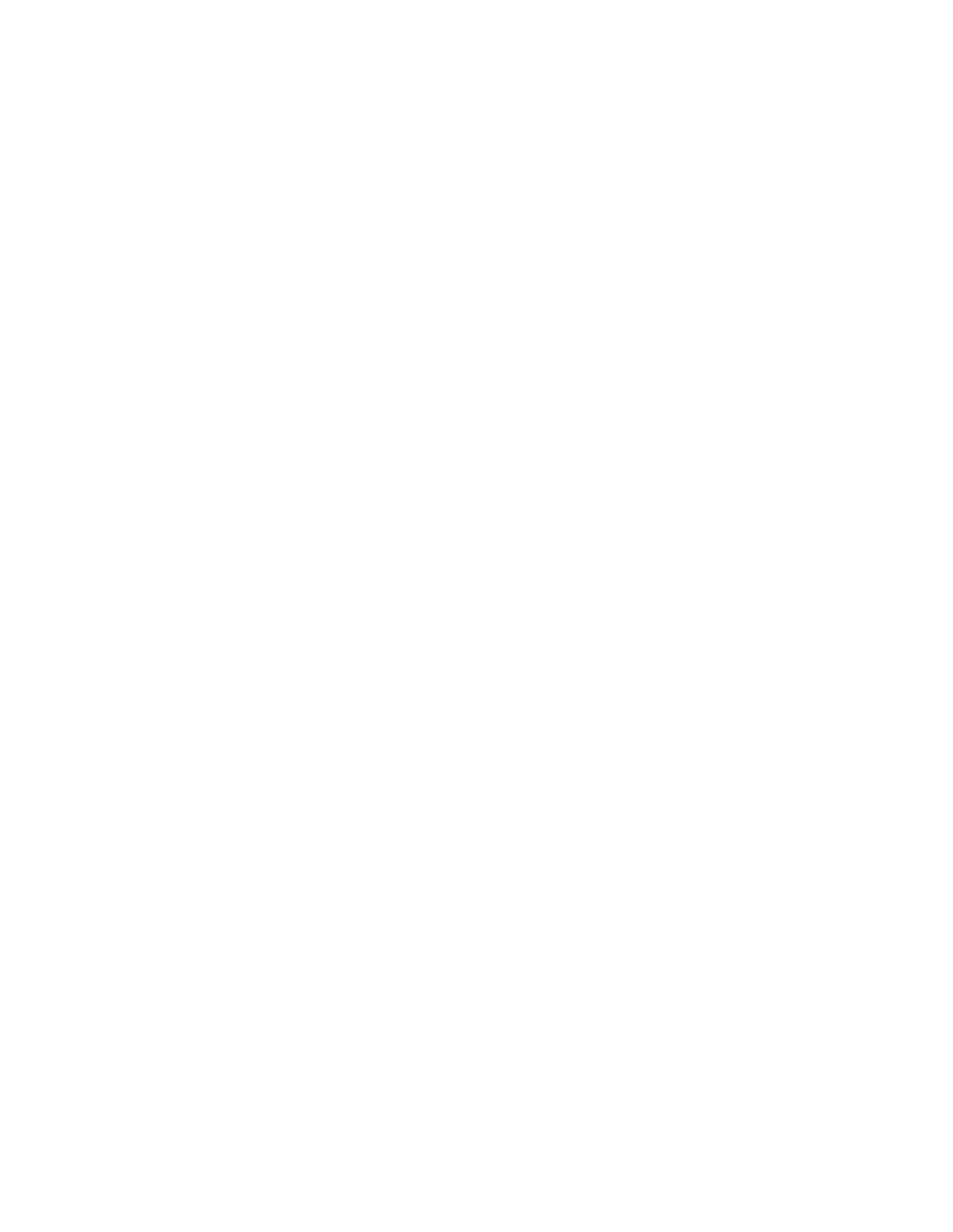# **SOME REMARKS ON THE STRONG MAXIMUM PRINCIPLE ARISING IN NONLOCAL OPERATORS**

PASCAL AUTISSIER AND JÉRÔME COVILLE

ABSTRACT. In this note we make some remarks concerning maximum principles holding for nonlocal diffusion operator of the form

$$
\mathcal{M}[u](x) := \int_G J(g)u(x * g^{-1})d\mu(g) - u(x),
$$

where G is a group acting continuously on a Hausdorff space X and  $u \in C(X)$ . We first investigate the existence of a strong maximum principle in the general situation and then focus on the case of homogeneous spaces. Depending on the topology of the homogenerous space, we give contidions on J and  $d\mu$  such that M achieves a strong maximum principle. We also revisit the classical case of convolution operator on  $\mathbb{R}^n$ .

# 1. **Introduction and Main results**

This note is devoted to the strong maximum principle and some conditions to obtain the strong maximum principle for operator of the form

(1.1) 
$$
\mathcal{M}[u] := \int_G J(g)u(x * g^{-1})d\mu - u
$$

where  $(G, \ast, X, J, d\mu)$  satisfies the following set of assumptions :

- (H1)  $X$  is an Hausdorff's space,
- (H2)  $(G, *)$  be a topological group acting continuously on X through the operation  $*$ ,
- (H3)  $d\mu$  is a Borel measure on G such that for all open set  $A \in G$ ,  $d\mu(A) > 0$ ,
- (H4)  $J \in C(G, \mathbb{R})$  is a non-negative function of unit mass with respect to  $d\mu$ .

Such kind of operator has been recently introduced to analyse nonlocal effects in various models ranging from Ising model to cellular growth, see [1, 4, 5, 7, 10, 13]. A first example is the well known nonlocal reaction diffusion equation below,

(1.2) 
$$
\frac{\partial u}{\partial t} = \int_{\mathbb{R}^n} J(x - y)u(y) dy - u + f(u) \text{ in } \mathbb{R}^+ \times \mathbb{R}^n.
$$

In this case, we have  $(G,*) = (\mathbb{R}^n, +)$ ,  $X = \mathbb{R}^n$ ,  $J \in C(\mathbb{R}^n)$  and  $d\mu = dy$  is the Lebesgue measure. Such equation appears in particular in ecology and in some Ising models see [1, 5, 6, 13] and their many references. Another example of such model is given by the two following discrete versions of (1.2),

(1.3) 
$$
\frac{\partial u}{\partial t} = \frac{1}{2} [u(x+1) + u(x-1) - 2u(x)] + f(u) \text{ in } \mathbb{R}^+ \times \mathbb{R}^n,
$$

<sup>2000</sup> *Mathematics Subject Classification.* Primary 35B50, 47G20; Secondary 35J60 .

*Key words and phrases.* Nonlocal diffusion operators, maximum principles, Geometric condition. Support information for the first author.

This project was partially supported by the Ceremade- Universite Paris Dauphine, CMM-Universidad de ´ Chile on an Ecos-Conicyt project and the Max Planck Institut for Mathematics in the Sciences.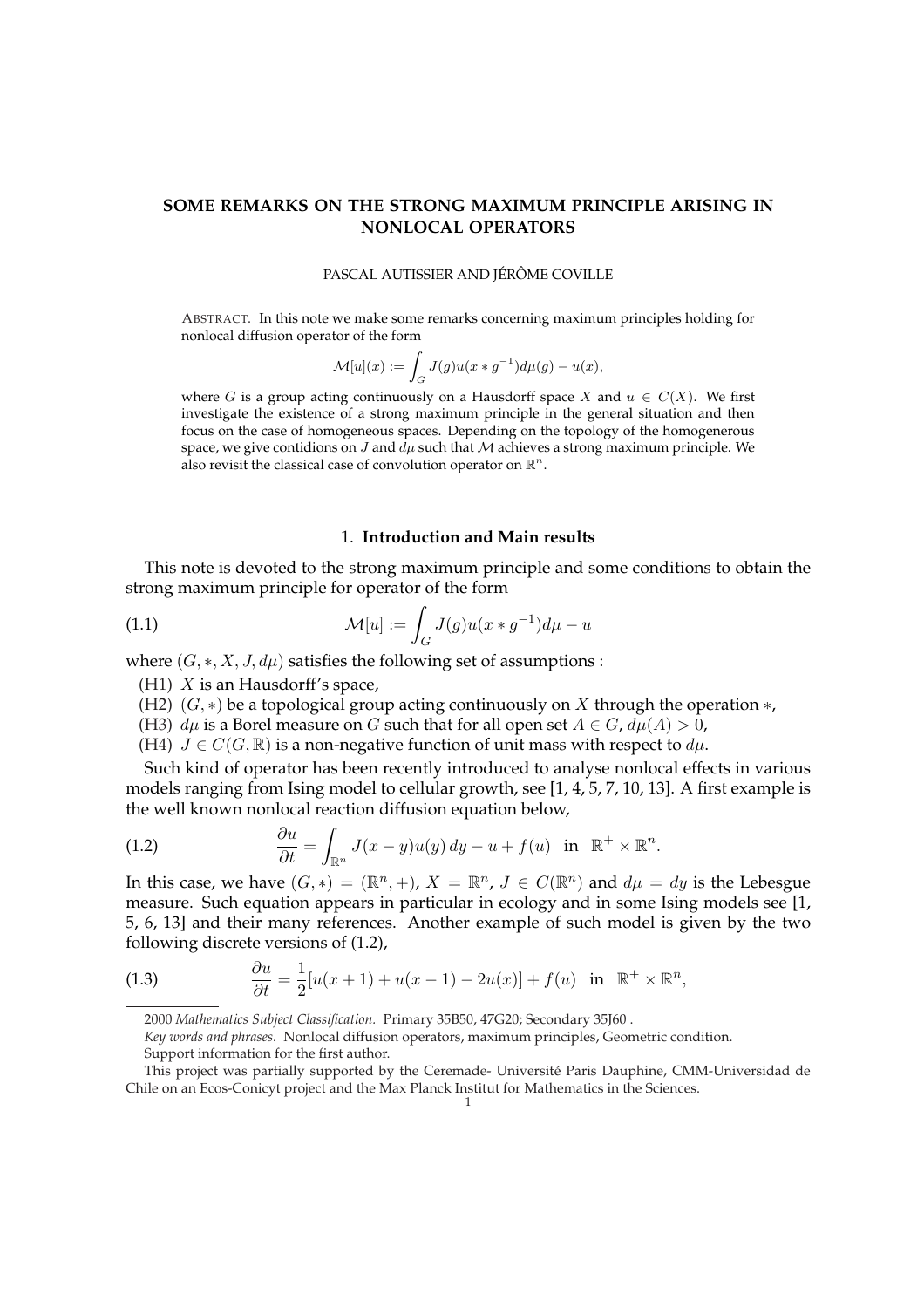(1.4) 
$$
\frac{\partial u}{\partial t} = \frac{1}{2} [u(p+1) + u(p-1) - 2u(p)] + f(u) \text{ in } \mathbb{R}^+ \times \mathbb{Z}^n.
$$

In both situation the diffusion operator can be rewrited in term of a nonlocal operator  $\mathcal M$ defined by (1.1). Indeed, in these two cases,  $(G, *) = (\mathbb{Z}^n, +), d\mu = \delta_1 + \delta_{-1}$  where  $\delta_x$  is the Dirac measure at a point x and  $J \in C(\mathbb{Z}^n,\mathbb{R})$  is defined as follows:

$$
J(p) := \begin{cases} \frac{1}{2} & \text{if } \{ (\pm 1, 0, \dots, 0), \dots, (0, 0, \dots, \pm 1) \}, \\ 0 & \text{otherwise,} \end{cases}
$$

and the Hausdorff space is either  $X = \mathbb{R}^n$  or  $X = \mathbb{Z}^n$ . As their continuous version (Equation (1.2)), such two equations appear in particular in some discrete reaction diffusion models describing a wide variety of phenomena, ranging from combustion to ecology, nerve propagation or phase transitions. We point the interested reader to  $[4, 3, 9]$  and they many references.

Another example comes from the following size structured population model, recently introduced by Perthame *et ale* in [10, 11]

(1.5) 
$$
\frac{\partial u}{\partial t} + \frac{\partial u}{\partial x} = \int_0^{+\infty} u(\frac{x}{y}) b(y) dy - u(x) \text{ in } \mathbb{R}^+ \times \mathbb{R}^+.
$$

In such case,  $(G, *) = (\mathbb{R}^+ \setminus \{0\}, \bullet)$ ,  $X = \mathbb{R}^+$  and again  $d\mu = dy$  the Lebesgue measure.

In all theses cases, depending on the group and the measure considered, the properties satisfied by the corresponding operator  $M$  show significantly differences. However, as the classical Laplace operator  $(\Delta)$  see [2], they all satisfy the following positive maximum principle property

# *Courrege Positive maximum principle : `*

*An operator*  $A \in \mathcal{L}(C(X))$  *is said satisfying the positive maximum principle if for all*  $f \in C(X)$  *and*  $x \in X$  *such that*  $f(x) = \sup(f)$  *we have*  $A(f)(x) \leq 0$ *.* 

For the Laplace operator  $(\Delta)$ , in addition to the above property, it is well known [8, 12], that sub-harmonic function satisfies a strong maximum principle, that is :

# *Elliptic Strong maximum principle :*

Let  $u \in C^2(\mathbb{R}^n)$  be such that

 $\Delta u \geq 0$  *in*  $\mathbb{R}^n$ .

*Then* u *cannot achieve a global maximum without being constant.*

In this note, we investigate conditions on  $(G, *), X, J$  and  $d\mu$  in order to achieve such strong maximum principles for the general operator  $M$ . More precisely, we are interested in finding simple conditions on  $(G, *), X, J$  and  $d\mu$  for the strong maximum principle to hold, that is:

*Strong maximum principle : Let*  $u \in C(X, \mathbb{R})$  *be such that* 

$$
\mathcal{M}[u] \ge 0 \quad \text{in} \quad X.
$$

*Then* u *cannot achieve a global maximum without being constant.*

Such kind of strong maximum principle plays an important role in the analysis of elliptic non linear equations since it has already proved to be a very efficient tool to provide various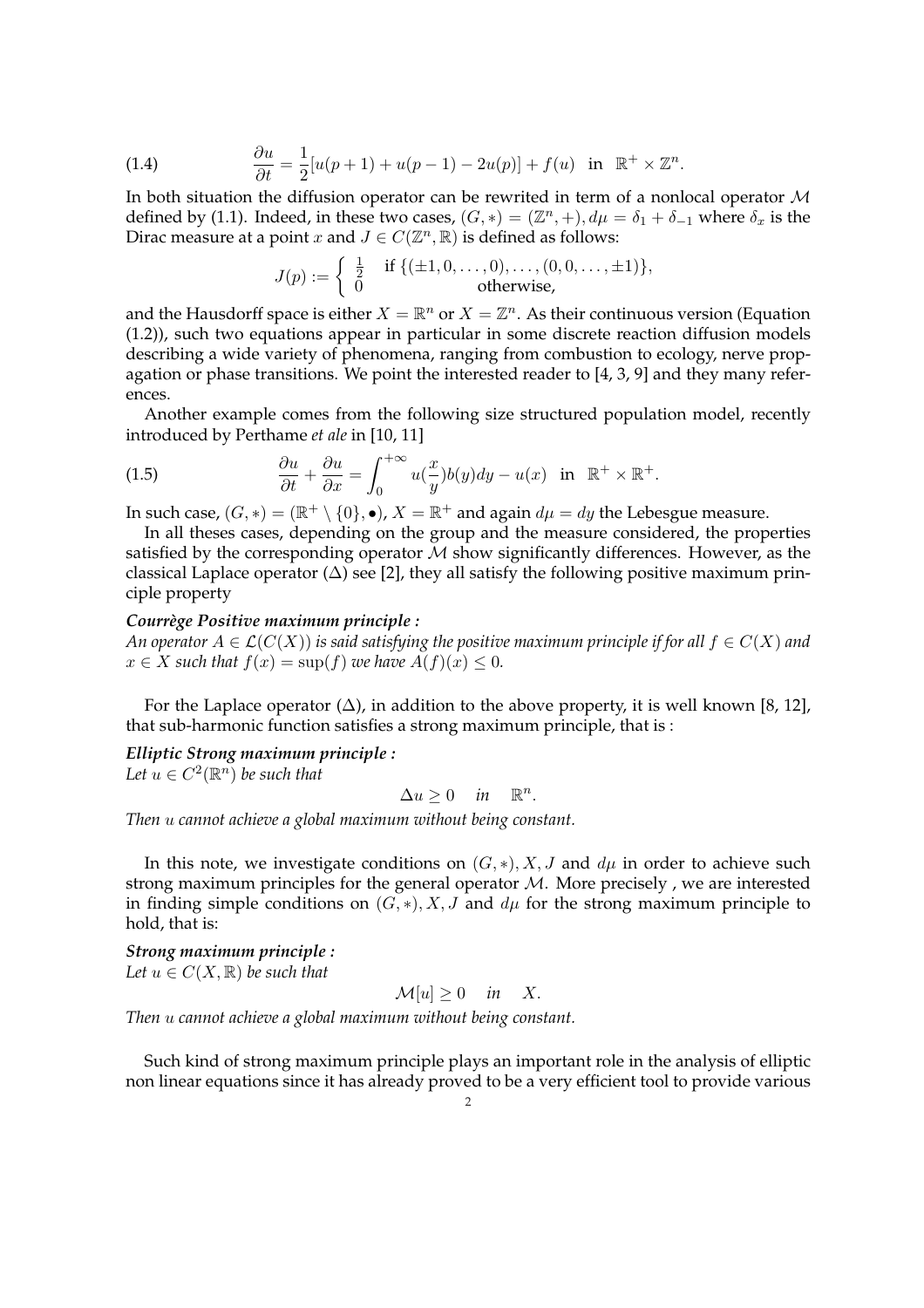*a priory* estimates which is usually a crucial point in the analysis of non linear pde's. It is therefore of great interest to obtain simple conditions to achieve a strong maximum principle for M.

In this direction, we first establish a generic result that we call pre-maximum principle satisfied by operators  $M$ . More precisely, we show

**Theorem 1.1.** *(Pre-maximum principle) Let*  $(G, *, X, J, d\mu)$  *satisfying*  $(H1 - H4)$  *and let*  $u \in C(X, \mathbb{R})$  *be such that* 

$$
\mathcal{M}[u] \ge 0 \qquad (resp. \le 0).
$$

Assume that  $u$  achieves a global maximum (resp. minimum) in  $x_0$  and let us denoted  $F_{x_0}$ , the smallest *closed subset of* X *such that*

• 
$$
x_0 \in F_{x_0}
$$
,  
\n•  $F_{x_0} * \{g^{-1} \in G | J(g) > 0\} \subset F_{x_0}$ .

*Then*  $u \equiv u(x_0)$  *in*  $F_{x_0}$ *.* 

Our next result is a characterization of the set  $F_{x_0}$  defined in the above Theorem 1.1. Namely, we have

*Proposition* – 1.1. Let  $(G, *, X, J, d\mu)$  satisfying  $(H1 - H4)$  and let  $F_{x_0}$  be the set defined in Theorem 1.1, then

$$
F_{x_0} = \overline{\bigcup_{n \in \mathbb{N}} F_n},
$$

where the  $F_n$  are defined by induction as follows

$$
F_0 = \{x_0\},
$$
  
\n
$$
\forall n \ge 0 \quad F_{n+1} := F_n * \{g^{-1} \in G | J(g) > 0\}.
$$

In view of the above generic result, in order to get a strong maximum principle for  $M$ , we need to find conditions on  $(G, *), X, d\mu$  and J which implies that  $F_{x_0} = X$ . Note that, from the characterization of the set  $F_{x_0}$ , the condition  $F_{x_0}=X$  implies that  $X=F_{x_0}\subset orb(x):=$  ${x * g^{-1} | g \in G} \subset X$ , which means that  $orb(x_0)$  is a dense set in X.

Remark that for the diffusion operator considered in (1.3), the set  $orb(x)$  is never dense in  $X$ . Therefore, we cannot expect to have a strong maximum principle for such diffusion operator. On the contrary, for the diffusion operator considered in (1.4), the set  $orb(x)$  is always dense in X and we can find conditions on J and  $d\mu$  to ensure a strong maximum principle.

Considering the above remarks, in what follows, we restrict our investigation to the case of Hausdorff homogeneous spaces X (i.e.  $X := G/H$ , where H is a closed subgroup of G). For such Hausdorff's spaces, the set  $orb(x)$  is always dense in X and sufficient conditions  $(G, *), X, J$  and  $d\mu$  for the strong maximum principle to hold reduce to simple condition on J. In this direction, we first give a sufficient condition on  $J$  to ensure that  $M$  satisfies the strong maximum principle. Namely, we have the following

**Theorem 1.2.**

*Let X be a connected homogeneous space and*  $(G, *), J, d\mu$  *as in Theorem 1.1. Assume that*  $J(e) > 0$ *, then* M *satisfies the strong maximum principle.*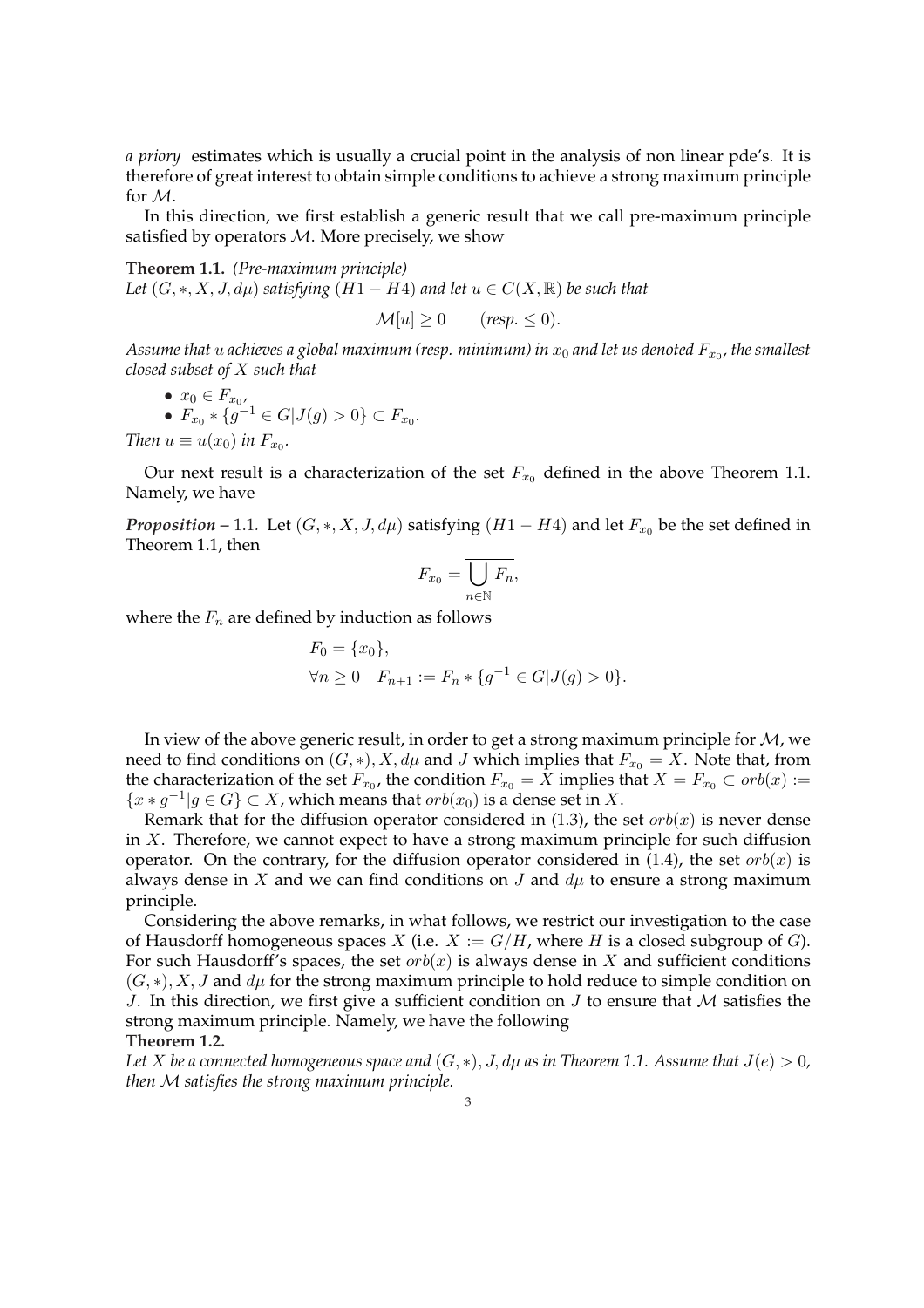Adding some compactness assumption on  $X$ , we can generalize the previous statement to

#### **Theorem 1.3.**

*Let* (G, ∗),X,J,dµ *as in the above Theorem and assume further that* X *is compact. Then* M *satisfies the strong maximum principle.*

Next, we state optimal conditions on  $J$  in some special cases. Namely, we first retrieve the Markov necessary and sufficient condition for the convolution operator (i.e.  $(G, *) =$  $(\mathbb{R}^n, +), X = \mathbb{R}^n, d\mu = dy$ , which is well known among experts in Stochastic processes.

# **Theorem 1.4.** *(Markov condition)*

*Assume that the*  $(G,*) = (\mathbb{R}^n, +), X = \mathbb{R}^n$  and  $d\mu = dy$  then M satisfies the strong maximum *principle iff the convex hull of*  $\{y \in \mathbb{R}^n | J(y) > 0\}$  *contains* 0*.* 

From the above Markov condition, we also derive the following optimal condition when  $(G, *) = (\mathbb{R}^+ \setminus \{0\}, \bullet), X = \mathbb{R}^+$  and  $d\mu = dy$ . Namely, we have the following : **Theorem 1.5.**

Assume that the  $(G,*)=(\mathbb{R}^+\backslash\{0\},\bullet), X=\mathbb{R}^+$  and  $d\mu=dy$  then  ${\mathcal M}$  satisfies the strong maximum *principle iff there exists* 2 *points*  $x_1$  *and*  $x_2$  *such that*  $J(x_i) > 0$ ,  $x_1 \neq x_2$  *and*  $0 \leq x_1 \leq 1 \leq x_2$ *).* 

# 1.1. **General comments.**

We first note that, provide an extra assumption on the non-negativity (-positivity) of the maximum (minimum), we can easily extend the above results to operators  $\mathcal{M}[u] + c(x)u$ with non-positive zero order term (i.e.  $c(x) \le 0$ ). As for M, the operator  $\mathcal{M} + c(x)$  satisfies a Courreges positive maximum principle [2] which in this case state the following `

# *Positive maximum principle :*

*An operator*  $A \in \mathcal{L}(C(X))$  *is said satisfying the positive maximum principle if for all*  $f \in C(X)$  *and*  $x \in X$  *such that*  $f(x) \ge 0$  *and*  $f(x) = \sup(f)$  *we have*  $A(f)(x) \le 0$ *.* 

Along our investigation, we also observe that to obtain a strong maximum principle for M, we only need the inequality  $M[u](x) \geq 0$  at points of global maximum of the function u. As a consequence, for operators satisfying the strong maximum principle and the Courrèges positive maximum principle, we have the following characterization

#### *Proposition :*

Assume that M satisfies the strong maximum principle and the Courrège positive maximum principle *then for all*  $u \in C(X)$  *and*  $x \in X$  *such that*  $u(x) = \sup(u)$  *we have the following alternative:* 

- *Either*  $\exists y \in \{y \in X \mid u(y) = u(x)\}$  *such that*  $\mathcal{M}[u](y) < 0$ ,
- $Or \forall y \in \{y \in X \mid u(y) = u(x)\}, \mathcal{M}[u](y) = 0$  and  $u \equiv Cste$ .

We also wanted to point out that although the Markov condition is well known among the expert in Stochastic analysis, we present here a simple analitical proof, which we believe is new. Using such point of view, allows us to relate conditions to have the maximum property to a simple recovering problem.

The outline of this paper is the following. In the two first sections ( Section 2 and 3), we recall some basic topological results and prove the pre-maximum principle and the characterization of  $F_x$  (Theorems 1.1 and Proposition 1.1). Then in section 4, we establish the strong maximum principle (Theorems 1.2 and 1.3). Finally, in the last section, we deal with the optimal conditions ( Theorems 1.4 and 1.5).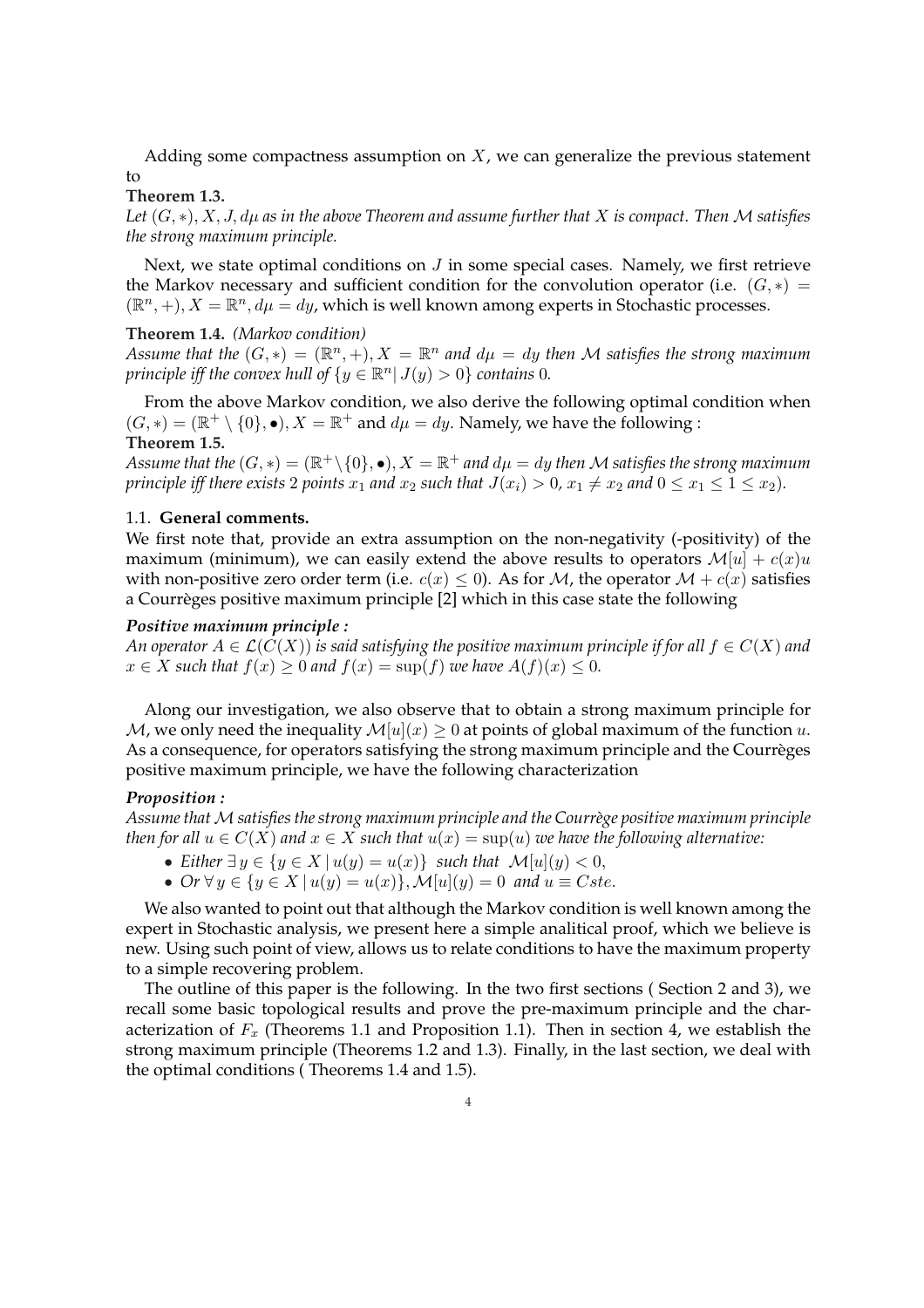#### 2. **Preliminaries**

In this section, we present some definitions that we use along this paper and establish a useful proposition. Let us first define some notations

- $\Sigma := \{g^{-1} \in G | J(g) > 0\}$
- For a function u, we define  $\Gamma_y := \{x \in X | u(y) = u(x) \}$

and introduce this two definitions:

**Definition 2.1.** Let  $A \subset X$  and  $B \subset G$  be two sets, then we define  $A * B \subset X$  as follows

$$
A * B := \{ a * b \mid a \in A \quad \text{and} \quad b \in B \}.
$$

**Definition 2.2.** Let  $A \subset X$  and  $B \subset G$  be two sets, then we say that  $A$  is  $B*$  stable iff

 $A * B \subset A$ .

Next, let us recall the following basic property of ∗ stable sets :

*Proposition –* 2.1*.*

Let  $A \subset X$  and  $B \subset G$  be two sets. If A is  $B*$  stable, then  $\overline{A}$  is  $B*$  stable, where  $\overline{A}$  denotes the closure of A.

#### **Proof:**

Let  $y \in \overline{A} * B$  and  $V(y)$  be an open neighbourhood of y. By definition, we have  $y := x_1 * b_1$ for some  $x_1 \in \overline{A}$  and  $b_1 \in B$ . Since the operation  $*$  is continuous, the following application  $T$  is continuous:

$$
T: X \rightarrow X
$$
  

$$
z \mapsto z * b_1.
$$

Therefore  $T(V(y))^{-1}$  is a open neighbourhood of  $x_1$ . Since  $\bar{A}$  is a closed set and  $x_1 \in \bar{A}$ , we have  $T(V(y))^{-1} ∩ A ≠ ∅$ . By definition of  $T(V(y))^{-1}$ , using the stability of A, it follows that for all  $z \in T(V(y))^{-1} \cap A$ ,

$$
z * b_1 \in A.
$$

Therefore,

$$
z * b_1 \in V(y) \cap A \quad \text{ for all } \quad z \in T(V(y))^{-1} \cap A,
$$

and yields to

$$
V(y) \cap A \neq \emptyset.
$$

The above argumentation being independant of the choice of  $V(y)$ , it follows that  $y \in \overline{A}$ . Now, since  $y$  is chosen arbitrary, we end up with

$$
\bar{A} * B \subset \bar{A}.
$$

¤

# 3. **Pre-maximum principle and Characterizations: Proof of Theorems 1.1 and Proposition 1.1**

In this section, we deal with the proof of Theorems 1.1 and the characterization of the set  $F_x$  defined in Theorem 1.1. We also give some characterization of the corresponding set  $\Gamma_x$ . Let us first start with the proof of the pre-maximum principle.

**Proof of Theorem 1.1**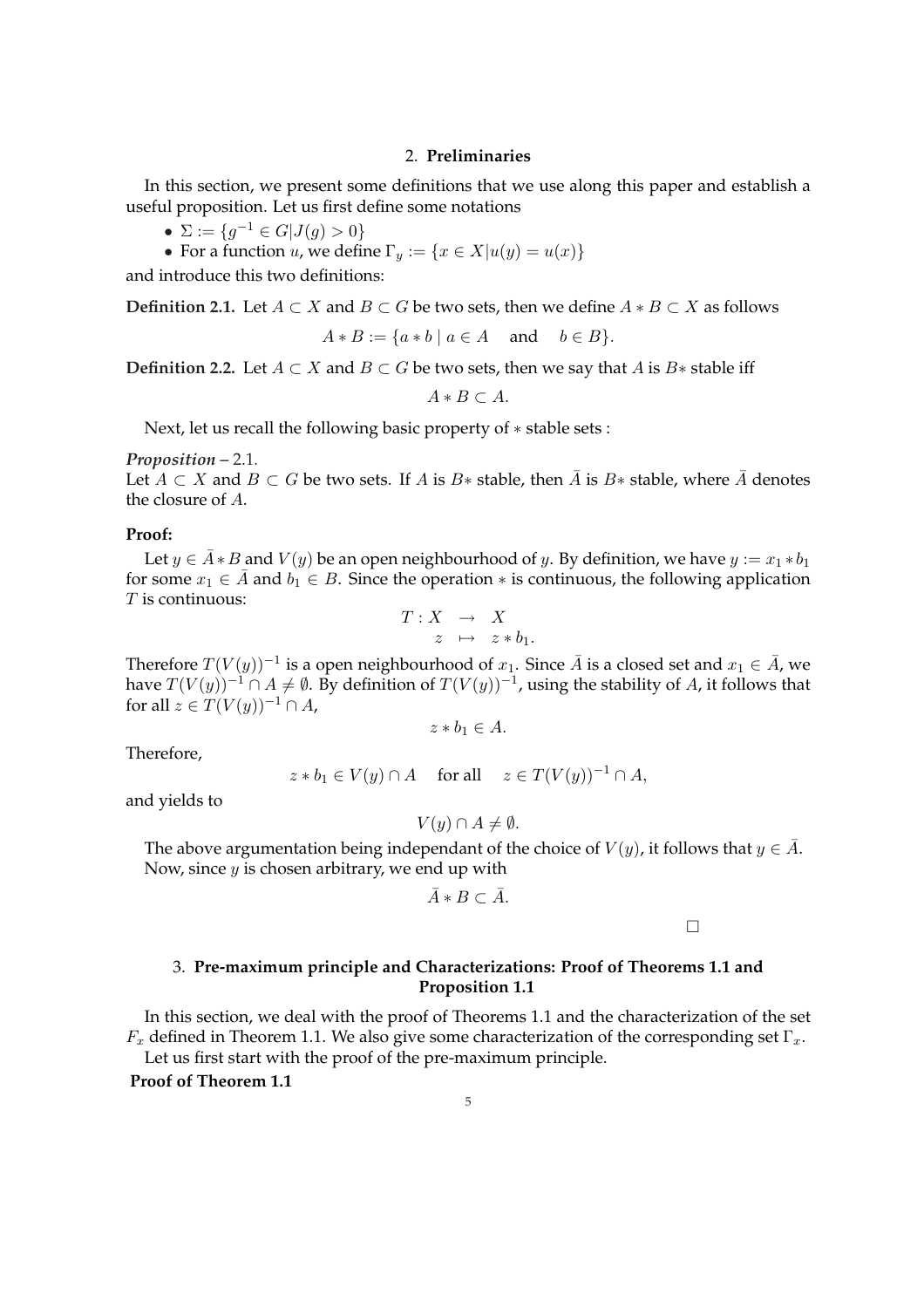The proof is rather simple. Let us first recall the definition of  $\Gamma_{x_0}$  :

(3.1) 
$$
\Gamma_{x_0} := \{x \in X | u(x) = u(x_0) \}.
$$

Since  $u$  is continuous,  $\Gamma_{x_0}$  is a closed subset of  $X.$ Now observe that  $\Gamma_{x_0}$  is  $\Sigma*$  stable (i.e.  $\Gamma_{x_0}*\Sigma\subset \Gamma_{x_0}$ ). Indeed, choose any  $\bar{x} \in \Gamma_{x_0}$ . At  $\bar{x},u$  satisfies the following

$$
0 \le \mathcal{M}[u](\bar{x}) = \int_G J(g)u(\bar{x} * g^{-1}) d\mu - u(\bar{x}) = \int_G J(g)[u(\bar{x} * g^{-1}) - u(\bar{x})] d\mu \le 0.
$$

Therefore,

(3.2) 
$$
\int_G J(g)[u(\bar{x}*g^{-1})-u(\bar{x})] d\mu = 0.
$$

Using that  $J \ge 0$  and for all  $g \in G$ ,  $[u(\bar{x} * g) - u(\bar{x})] \le 0$ , from (3.2), it follows that

$$
u(\bar{x} * g^{-1}) = u(\bar{x}) \quad \text{ for all } \quad g \in \Sigma.
$$

Thus, we have

$$
u(y) = u(x_0)
$$
 for all  $y \in {\overline{x}} * \Sigma$ .

Hence,

 $\{\bar{x}\}\ast\Sigma\subset\Gamma_{x_0}.$ 

Since this computation holds for any element of  $\Gamma_{x_0}$ , we then have

 $\Gamma_{x_0} * \Sigma \subset \Gamma_{x_0}.$ 

Recall now that  $F_{x_0}$  is the smallest closed subset of  $X$  such that

$$
\bullet \ x_0 \in F_{x_0},
$$

• 
$$
F_0 * \Sigma \subset F_{x_0}
$$
.

Since  $\Gamma_{x_0}$  satisfies the above conditions, we then have  $F_{x_0}\subset \Gamma_{x_0}.$ 

Note that  $\Gamma_{x_0}$  is independent of the choice of the point where  $u$  takes its global maximum. Indeed, we easily see that  $\Gamma_{x_0}=\Gamma_y$  for any  $y\in \Gamma_{x_0}.$  On the contrary, the set  $F_{x_0}$  strongly depends on  $x_0$  and there is no reason to always have  $F_{x_0} = F_y$ . Indeed, for  $X = G = \mathbb{R}$ , if  $\Sigma = \mathbb{R}^+$  then for  $x_0 < y$ ,  $F_y \subset \neq F_{x_0}$ .

¤

Now, we give a characterization of the set  $F_{x0}$  defined in Theorem 1.1 and prove Proposition 1.1. For the sake of clarity, let us first recall Proposition 1.1:

*Proposition* – 3.1. Let  $F_{x_0}$  be the set defined in Theorem 1.1, then

$$
F_{x_0} = \overline{\bigcup_{n \in \mathbb{N}} F_n},
$$

where the  $F_n$  are defined by induction as follows

$$
F_0 = \{x_0\},
$$
  
\n
$$
\forall n \ge 0 \quad F_{n+1} := F_n * \Sigma.
$$
  
\n6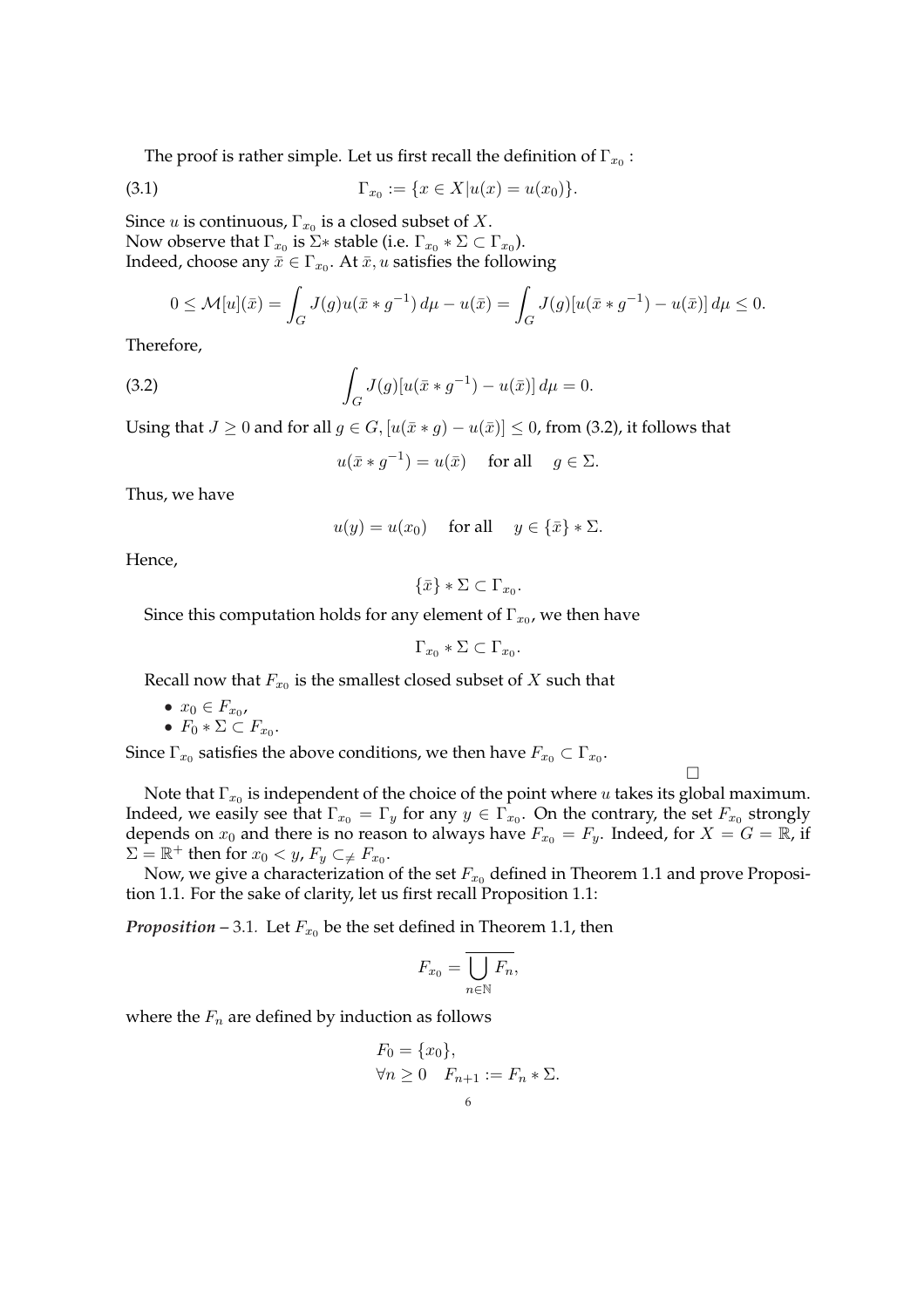#### **Proof:**

Let us define the following set

$$
F_{\infty} := \bigcup_{n \in \mathbb{N}} F_n.
$$

Using the definition of  $F_{\infty}$ , we easily see that  $F_{\infty}$  is  $\Sigma*$  stable. From Proposition 2.1, it follows that  $\breve{\bar{F}}_{\infty}$  is  $\Sigma*$  stable. Therefore, by definition of  $F_{x_0}$ , we have  $F \subset \bar{F}_{\infty}$ .

Now, since  $x_0\in F_{x_0}$  and  $F_{x_0}$  is  $\Sigma*$  stable, by induction we easily see that  $\forall n\in\mathbb{N}$ ,  $F_n\subset F_{x_0}$ . Thus,  $F_\infty \subset F_{x_0}$  and yields to  $F_{x_0} \subset \bar{F}_\infty \subset \bar{F_{x_0}}$ .

¤

Using Theorem 1.1, we can also give a characterization of the set  $\Gamma_{x_0}$  in term of the  $F_y$ . More precisely,

$$
\Gamma_{x_0} = \overline{\bigcup_{n \in \mathbb{N}} A_n},
$$

where the set  $A_n$  are defined by induction as follows:

\n- $$
A_0 := F_{x_0}
$$
\n- $A_{n+1} := \begin{cases} F_x & \text{for some } x \in \Gamma_{x_0} \setminus A_n \\ \emptyset & \text{otherwise} \end{cases}$
\n

*Remark* 3.1*.* As already mentioned in the introduction, in order to get a strong maximum principle for *M*, we only need to find condition on  $X, d\mu$  and *J* such that  $F_{x_0} = \Gamma_{x_0} = X$ .

#### 4. **Strong maximum principle when** X **is an homogeneous space**

In this section, we deal with the case of homogeneous space (i.e.  $X = G/H$ , where G is a topological group and H is a closed subgroup of  $G$ ) and give some sufficient conditions on  $J$  (Theorems 1.2 and 1.3) in order to have a strong maximum principle property for  $M$ .

For convenience, let us first recall Theorem 1.2,

**Theorem** – Let X be connected homogeneous space. Assume that  $J(e) > 0$ , then M satisfies the *strong maximum principle.*

#### **Proof:**

Again the proof is rather simple, we must check that for any  $u \in C(X, \mathbb{R})$  such that

$$
\mathcal{M}[u] \ge 0 \qquad \text{(resp. } \le 0\text{)}
$$

then  $u$  cannot achieve a global maximum (resp. minimum) in  $X$  without being constant. So consider  $u \in C(X, \mathbb{R})$  such that u achieves a maximum at  $x_0$  and satisfies

$$
\mathcal{M}[u] \ge 0 \qquad \text{(resp.} \le 0\text{)}.
$$

By definition of  $\Gamma_x$ , we are reduced to show that  $\Gamma_{x_0} = X$ . To this end, we will prove that  $\Gamma_{x_0}$  is a closed and open set. By definition of  $\Gamma_{x_0}$ ,  $\Gamma_{x_0}$  is a closed set of  $X.$  Now, let us show that  $\Gamma_{x_0}$  is open. Choose any  $y \in \Gamma_{x_0}$ , then at this point we have:

$$
0 \le \mathcal{M}[u](y) = \int_G J(g)u(y * g^{-1}) d\mu - u(y) = \int_G J(g)[u(y * g^{-1}) - u(y)] d\mu(g) \le 0.
$$

Arguing as in the proof of Theorem 1.1, we have  $u(y * g^{-1}) = u(y) = u(x_0)$  for all  $g \in \Sigma$ . Since,  $e \in \Sigma$ , we have

$$
u(y * g^{-1}) = u(x_0)
$$
 for all  $g^{-1} \in B(e)$ .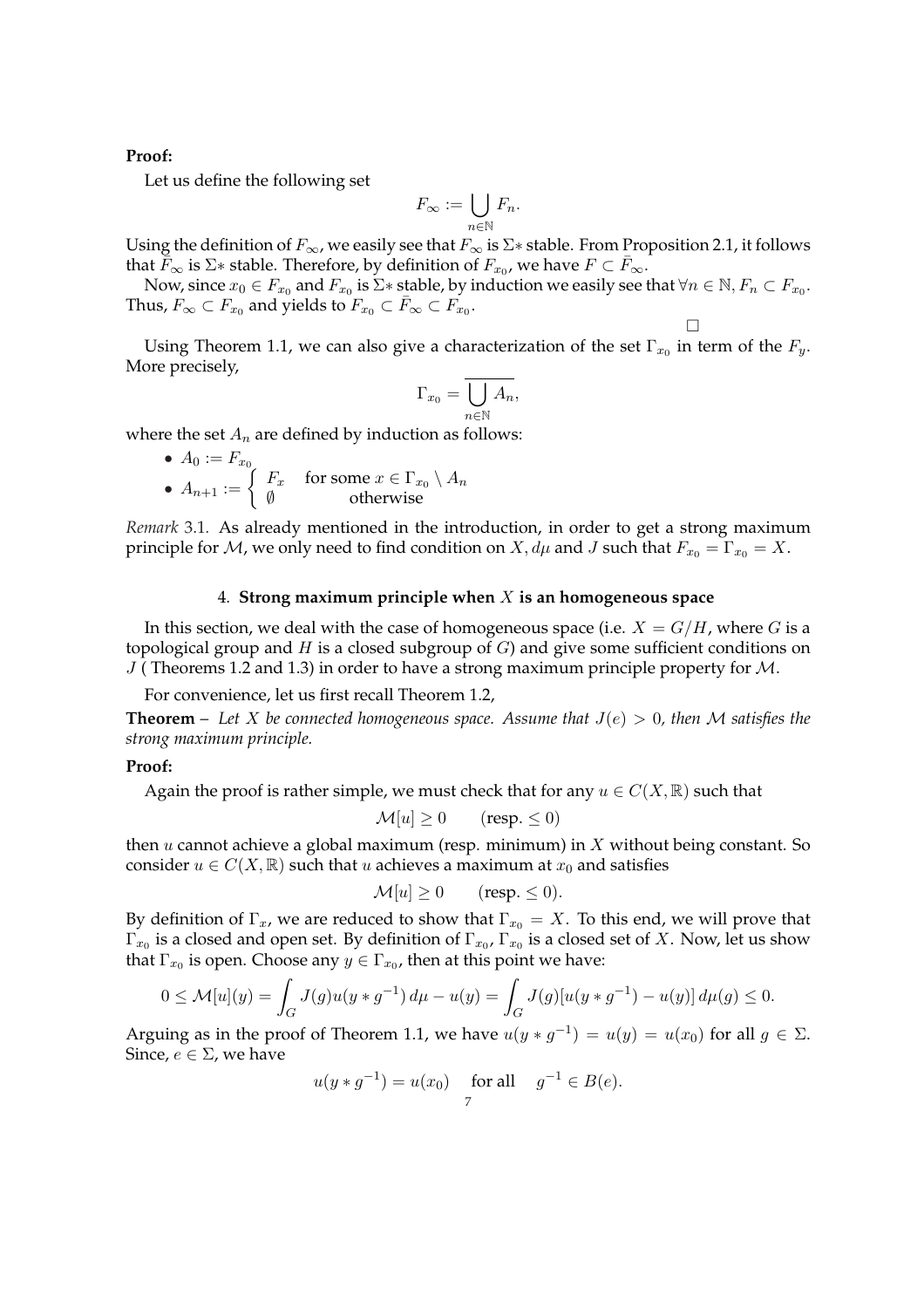Using that G is a topological group,  $y * B(e)$  is then an open neighborhood of y. Thus,

$$
B(y) := y * B(e) \subset \Gamma_{x_0}.
$$

Hence,  $X=\Gamma_{x_0}$  since  $X$  is connected.

¤

Let us now turn our attention to the case of compact homogeneous space and prove Theorem 1.3 that we recall below.

**Theorem** – *If X is compact then* M *satisfies the strong maximum principle.*

Before going to the proof, let us prove the following practical Lemma

*Lemma* – 4.1. For any  $g \in X$  there exists a sequences of integer  $(n_k)_{k \in \mathbb{N}}$ , such that  $g^{n_k} \to e$ , where  $e$  is the unit element.

#### **Proof:**

Take  $g \in X$  and let us consider the following sequence  $(g^m)_{m \in \mathbb{N}}$ . Since X is compact,  $(g_m)_{m\in\mathbb{N}}$  has a convergent sub-sequence  $(g_{m_k})_{k\in\mathbb{N}}.$  Without any restriction, we can assume that  $m_{k+1} \ge m_k+1$ . Consider now the following sequence,  $w_k := g^{m_{k+1}-m_k}$ . By construction,  $w_k \to e$  and  $m_{k+1} - m_k \in \mathbb{N}$ . Hence, with  $n_k := m_{k+1} - m_k$ ,  $g^{n_k} \to e$ .

 $\square$ .

Let us now turn our attention to the proof of Theorem 1.3.

# **Proof:**

As for Theorem 1.2 we have to check that for any  $u \in C(X, \mathbb{R})$  such that

$$
\mathcal{M}[u] \ge 0 \qquad \text{(resp.} \le 0\text{)}
$$

then  $u$  cannot achieve a global maximum (resp. minimum) in  $X$  without being constant. So consider  $u \in C(X, \mathbb{R})$  such that u achieves a maximum at  $x_0$  and satisfies

$$
\mathcal{M}[u] \ge 0 \qquad \text{(resp.} \le 0\text{)}.
$$

By definition of  $\Gamma_x$ , we are reduced to show that  $\Gamma_{x_0} = X$ . Again, as in the proof of Theorem 1.2, we prove that  $\Gamma_{x_0}$  is an open and closed set and therefore  $X=\Gamma_{x_0}$  since X is connected. By definition  $\Gamma_{x_0}$  is closed. Let  $y \in \Gamma_{x_0}$  and  $F_y$  be the set defined in Theorem 1.1 with  $y$ instead of  $x_0$ . Using now the description of  $F_y$  given in Proposition 1.1, we have

(4.1) 
$$
F_y := \overline{\bigcup_{n \in \mathbb{N}} F_n} \subset \Gamma_{x_0},
$$

where  $F_n := \{y\} * \Sigma^n$ .

Choose now  $g \in \Sigma$ , according to Lemma 4.1 there exists a sequence  $(n_k)_{k \in \mathbb{N}}$  such that  $g^{n_k} \to e$ . By assumption,  $\Sigma$  is an open subset of  $G$ , therefore  $\Sigma^{n_k}$  is a sequence of open subset of G. Since  $g^{n_k} \to e$ ,  $\Sigma^{n_k}$  is a open neighborhood of e for k sufficiently large.

Therefore

$$
\{y\} * \Sigma^{n_k} \subset F_y \subset \Gamma_{x_0}
$$

Since  $\Sigma^{n_k}$  is a open neighborhood of e for k sufficiently large,  $\{y\} * \Sigma^{n_k}$  is then an open neighborhood of  $y$ . Thus,  $\Gamma_{x_0}$  contains an open neighborhood of  $y$  for any  $y$  in  $\Gamma_{x_0}$ . Hence,  $\Gamma_{x_0}$  is open.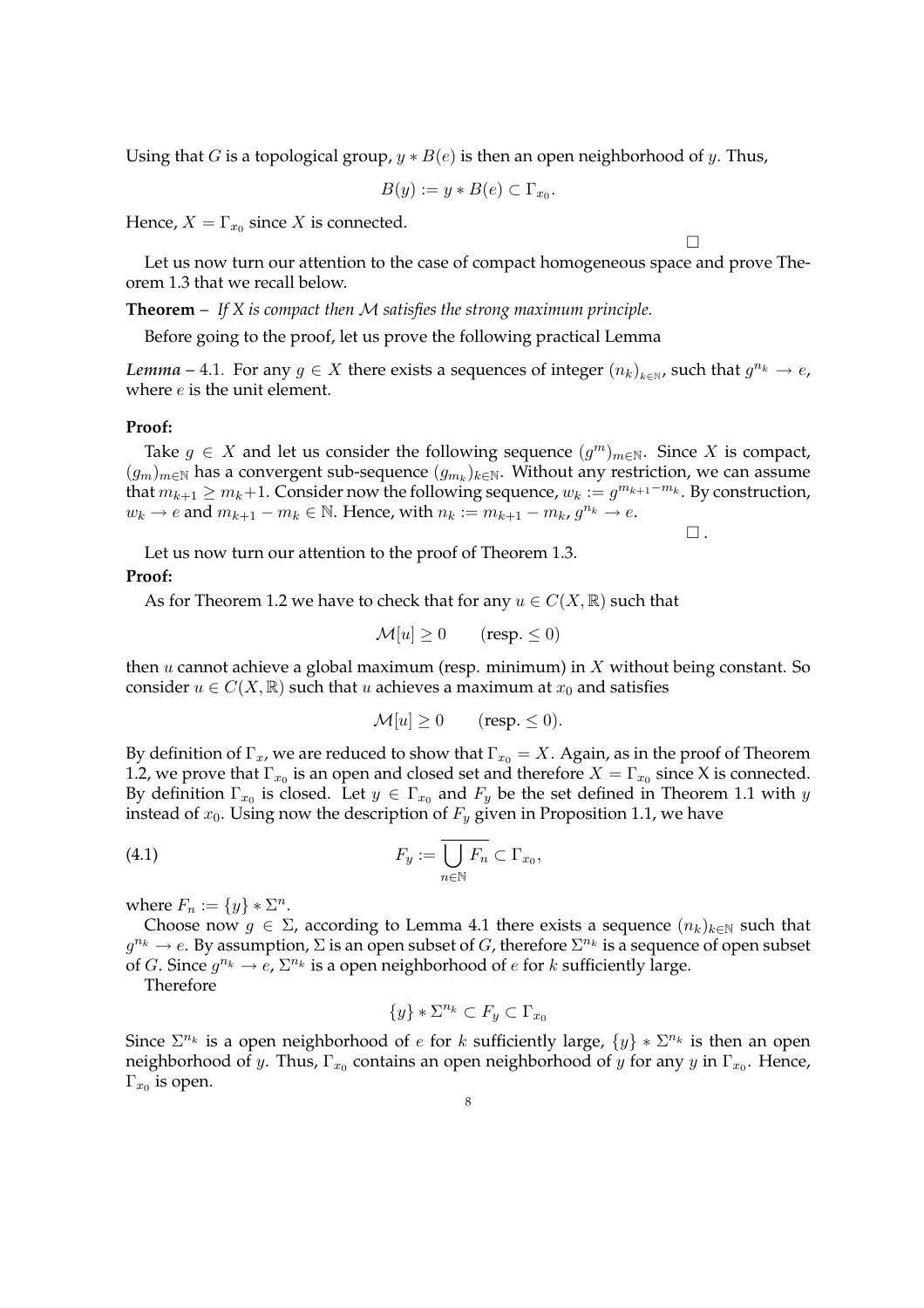#### 5. **Some optimal conditions**

In this section we deal with the optimal Markov condition for convolution operator (Theorem 1.4) and prove Theorem 1.5 .

The classical convolution case  $(X = G = \mathbb{R}^n)$  and  $d\mu = dy$ **:** 

When  $(X = G = \mathbb{R}^n)$  the operator M take the form of the usual convolution, i.e

$$
\mathcal{M}[u] := \int_{\mathbb{R}^n} J(y)u(x - y) dy - u.
$$

For such convolution operator, the optimal condition on  $J$  in order that  $M$  satisfies a strong maximum principle is the following:

**Theorem** – M satisfies a strong maximum principle iff the convex hull of  $\{y \in \mathbb{R}^n | J(y) > 0\}$ *contains* 0*.*

This condition is known as the Markov condition.

#### **Proof:**

Let us start with the necessary condition. Assume the Markov condition fails. We will show that  $M$  does not satisfy the strong maximum principle. To this end, we construct a non constant function  $u$  which achieves a global maximum and satisfies

$$
\mathcal{M}[u] \geq 0.
$$

Let us denote  $conv({y \in \mathbb{R}^n | J(y) > 0})$  the convex hull of  ${y \in \mathbb{R}^n | J(y) > 0}$ . By assumption,  $0 \notin conv({y \in \mathbb{R}^n | J(y) > 0})$ . Using Hahn-Banach Theorem, there exists an Hyperplane H such that  $conv(\lbrace y \in \mathbb{R}^n | J(y) > 0 \rbrace) \subset H^+$  where  $H^+ := \lbrace x \in \mathbb{R}^n | x_n \geq 0 \rbrace$  in an orthonormal basis  $(e_1; e_2; \ldots; e_n)$ . Consider v a non-increasing function which is constant in  $\mathbb{R}^-$ , and let us compute  $\mathcal{M}[u]$  with  $u(x):=v(x_n).$  Since the Lebesgue measure is invariant under rotation and  $supp(J) \subset H^+$  we have

$$
\mathcal{M}[u] = \int_{\mathbb{R}^{n-1}} \int_{\mathbb{R}} J(t, x_n - y_n) [v(y_n) - v(x_n)] \, dx_n \, dt
$$
  
= 
$$
\int_{\mathbb{R}^{n-1}} \int_{-\infty}^{x_n} J(t, x_n - y_n) [v(y_n) - v(x_n)] \, dx_n \, dt.
$$

Therefore, since  $v$  is non increasing we end up with

 $\mathcal{M}[u] \geq 0.$ 

Since u achieves a global maximum without being constant, u is our desired function.

Let now turn our attention to the sufficient condition. Assume that  $0 \in conv({y \in Y})$  $\mathbb{R}^n |J(y) > 0\}$ ), then there exists a simplex  $S(x_i)$  form by  $n+1$  point of  $\mathbb{R}^n$  such that  $0 \in S$ and  $J(x_i) > 0$ . By continuity, we can always assume that  $(x_1;...;x_n)$  is a basis of  $\mathbb{R}^n$ . Let us now rewrite  $x_0$  in the basis  $(x_1; \ldots; x_n)$ :

$$
x_0 = -a_1 x_1 \dots - a_n x_n \quad \text{with} \quad a_i > 0.
$$

Observe now that for  $\mathbb{R}^n$  equipped with the sup norm associated to the base  $(x_1;...;x_n)$ , there exists  $r > 0$  so that  $B(x_0, r) \subset \{J > 0\}$ . Now for all integer  $m > 0$ , set  $y_m = mx_0 +$  $[ma_1]x_1+...+[ma_n]x_n$ , where  $[$  denotes the integer part. Now let u be a continuous function satisfying

$$
\mathcal{M}[u] \geq 0
$$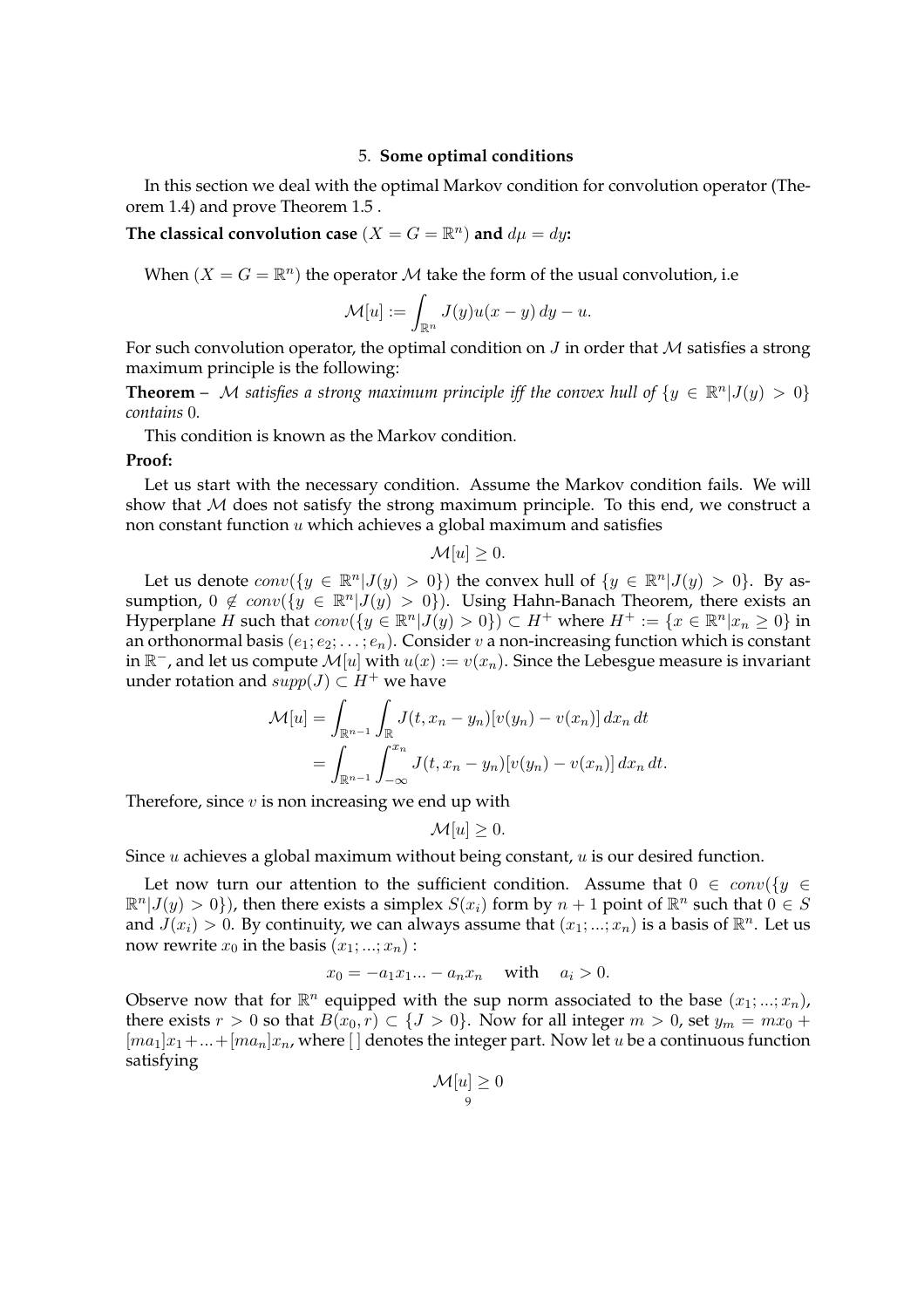which achieves a global maximum at some point  $z \in \mathbb{R}$ . Without loosing generality, we may always assume that  $z = 0$ . Indeed, if  $z \neq 0$ , we consider the function  $u_z(x) := u(x - z)$ , instead of u. We easily see that  $u_z$  achieves a global maximum at 0 and satisfies  $\mathcal{M}[u_z] \geq 0$ . Using now Theorem 1.1, we see that for all  $m \in \mathbb{N}$ ,

$$
||y_m|| < 1 \quad \text{and} \quad B(y_m; mr) \subset F_0.
$$
  

$$
\bigcup_{m \in \mathbb{N}} B(y_m; mr) \subset F_0.
$$

Hence,  $\mathbb{R}^n \subset F$ .

Therefore,

The above necessary and sufficient condition for the convolution operator, can be weakened depending and the underlying topological structure of the space. In particular, we have in mind the following setting. Since  $M$  is translation invariant,  $M$  is also an operator on the set of periodic functions. On this set of functions, the strong maximum principle always holds. This condition is not so surprising since the additional periodic structure will in some sense compactify the homogeneous space  $\mathbb{R}^n$ .

Another special case:  $X = \mathbb{R}^+, (G,*) = (\mathbb{R}^+ \setminus \{0\}, \bullet)$  and  $d\mu = dy$ :

In this situation,

$$
\mathcal{M}[u] := \int_{\mathbb{R}^+} J(y)u(\frac{x}{y}) dy - u,
$$

and the above operator has essentially the same property that the usual convolution operator. Indeed, let us make the following change of variables  $x := e^t$ , then we have

$$
\mathcal{M}[u](e^t) = \int_{\mathbb{R}} \widetilde{J}(t-s)u(e^s) ds - u(e^t),
$$

where  $\widetilde{J}(t) := J(e^t) e^t$ . Therefore, letting  $v(t) = u(e^t)$ , we end up with

$$
\mathcal{M}[v](t) = \widetilde{J} \star v(t) - v(t) \quad \text{ in } \mathbb{R},
$$

with  $\int_{\mathbb{R}} \widetilde{J}(t)dt = 1$ . Hence, the optimal condition to achieve a strong maximum principle for such kind of operator will be of the same type as the one used for the convolution operator.

Namely, there exists two points  $a < 1 < b$  such that  $J(a) > 0$  and  $J(b) > 0$ . This condition corresponds to the one given for the convolution operator which is the existence of two points  $a' < 0 < b'$  such that  $\widetilde{J}(a') > 0$  and  $\widetilde{J}(b') > 0$ .

The above observation proves of Theorem 1.5.

¤

¤

#### **REFERENCES**

- [1] Peter W. Bates, Paul C. Fife, Xiaofeng Ren, and Xuefeng Wang. Traveling waves in a convolution model for phase transitions. *Arch. Rational Mech. Anal.*, 138(2):105–136, 1997.
- [2] Jean-Michel Bony, Philippe Courrège, and Pierre Priouret. Semi-groupes de Feller sur une variété à bord compacte et problèmes aux limites intégro-différentiels du second ordre donnant lieu au principe du maximum. *Ann. Inst. Fourier (Grenoble)*, 18(fasc. 2):369–521 (1969), 1968.
- [3] Xinfu Chen and Jong-Sheng Guo. Uniqueness and existence of traveling waves for discrete quasilinear monostable dynamics. *Math. Ann.*, 326(1):123–146, 2003.
- [4] Ricardo Coutinho and Bastien Fernandez. Fronts in extended systems of bistable maps coupled via convolutions. *Nonlinearity*, 17(1):23–47, 2004.